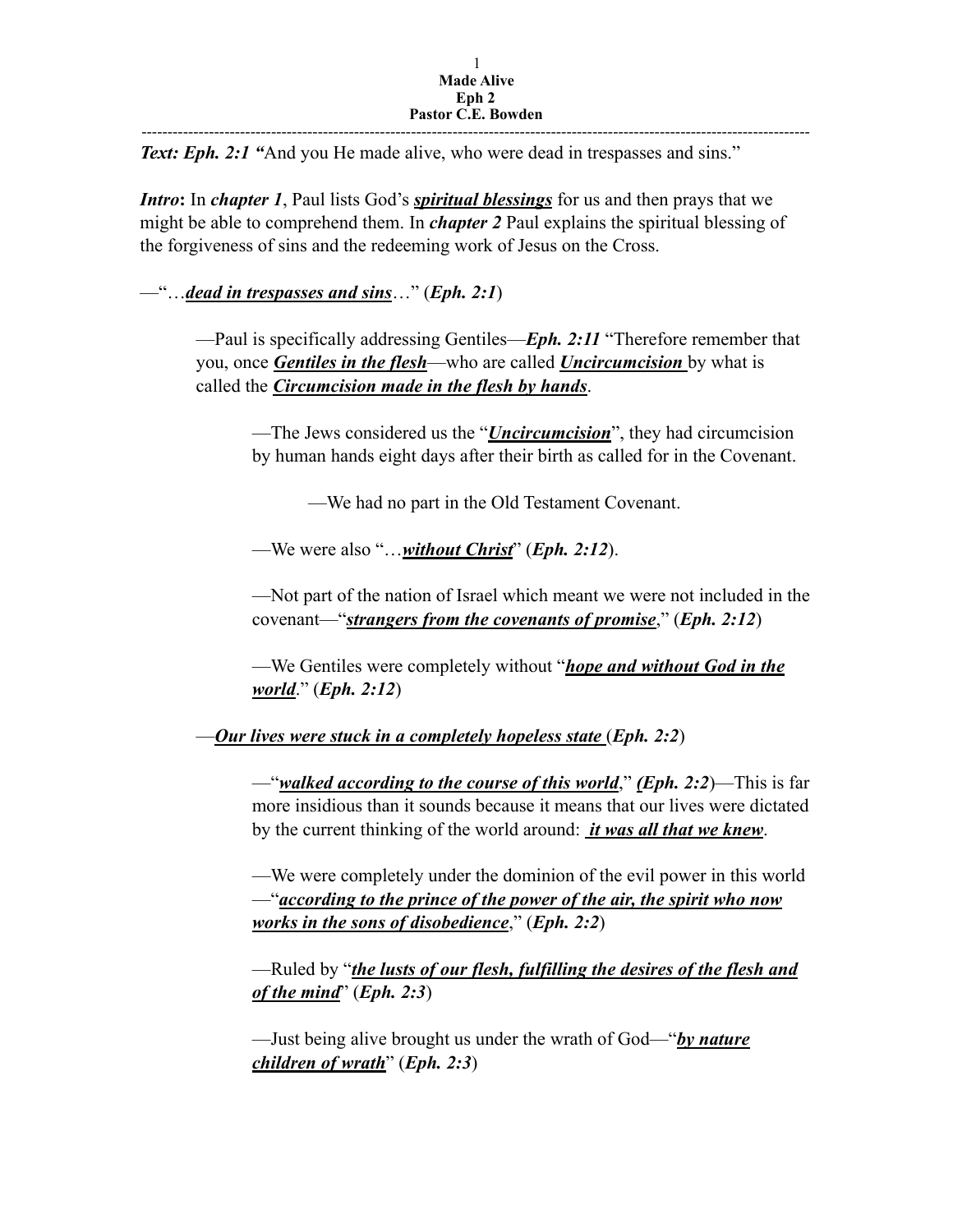---------------------------------------------------------------------------------------------------------------------------------

—We lived under the state of condemnation, waiting only for the sentence to pass—The sentence was death!

—The Greek word translated "*wrath*" is ὀργή orgē which is a mental bent, impulse; anger, God was set on our destruction.

—Do you see what Paul is doing, he has shown us the wonder of the spiritual blessings we have in Christ, and then he shows us the horrid state we were living in, just waiting to be destroyed.

—*Eph. 2:4–5* "But God, who is rich in mercy, because of His great love with which He loved us, even when we were dead in trespasses, made us alive together with Christ (by grace you have been saved),"

—"*But God*…" intervened, His mercy and grace saved us from deserved death.

—"*Mercy*" (ἔλεος eleos) is to show kindness or concern for someone in serious need.

—"*Grace*" (χάρις charis) a favorable attitude toward someone.

—Not only did He save us, but He"*made us sit together in the heavenly places in Christ Jesus*," (*Eph. 2:6*)

—Paul first writes "*raised us up together*" which means when Christ rose from the dead, we were there with Him and we also rose from death.

—The act of "*sitting*" theologically means completion; we see when Jesus sat down at the right hand of God—*Heb. 1:3* "when He had by Himself purged our sins, *sat down* at the right hand of the Majesty on high".

—Our salvation is secure in heaven because He, "made us sit together in the heavenly places in Christ Jesus," (*Eph 2:6*)

—We were raised up from our sin death and given opportunity for new life.

—Still facing life on earth where Satan reigns, we live with Christ as part of His kingdom.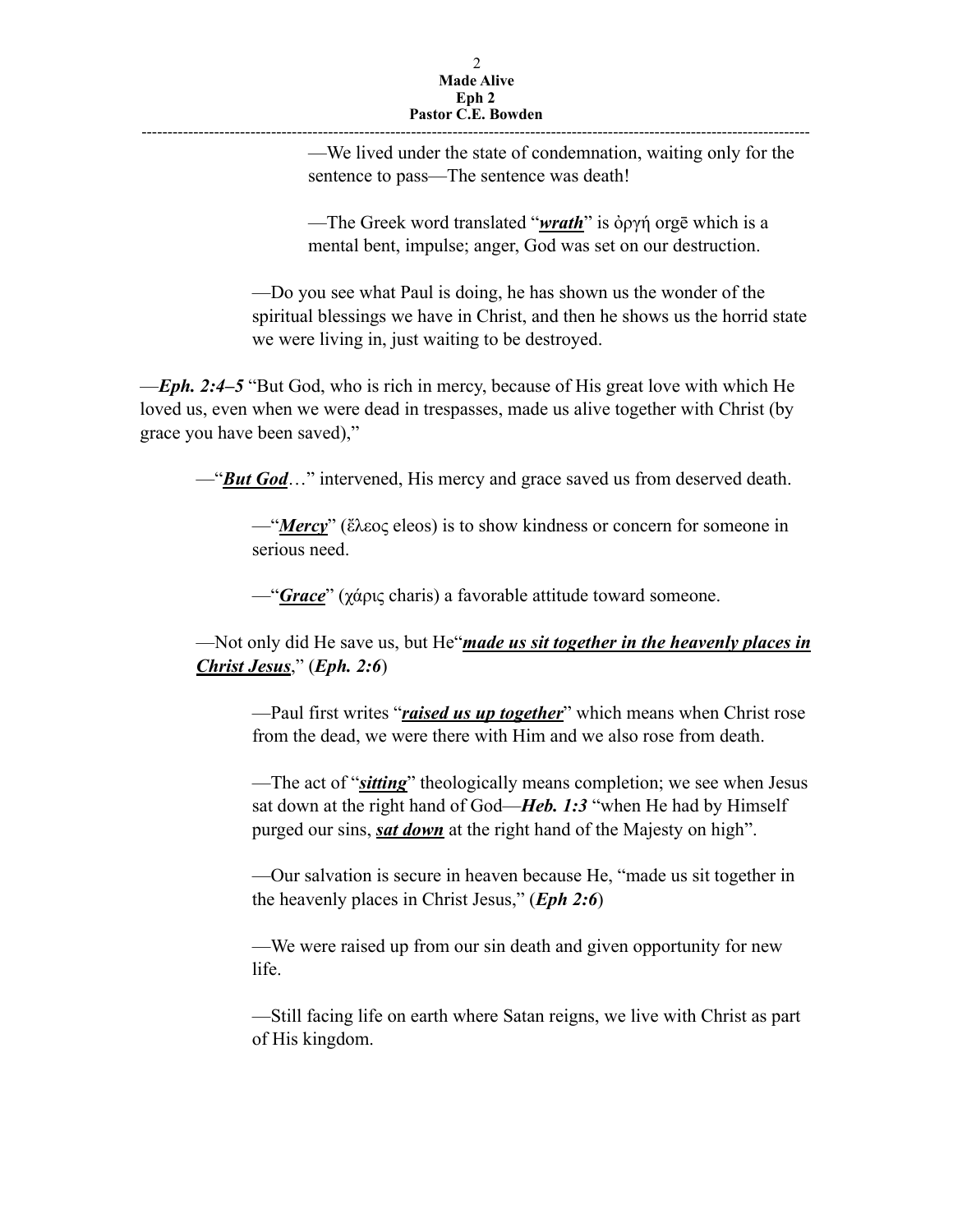—We live in an alien kingdom of darkness and evil, but not part of that kingdom—*1 Peter 2:11* "Beloved, I urge you as aliens and exiles to abstain from the desires of the flesh that wage war against the soul."

—But we have the promise awaiting us of a future—"To him who overcomes I will grant to sit with Me on My throne, as I also overcame and *sat down* with My Father on His throne." (*Rev. 3:21*)

—His grace so powerfully worked in us, that He even gave us the faith to believe —*Eph. 2:8–9* "For by grace you have been saved through faith, and that not of yourselves; it is the gift of God, not of works, lest anyone should boast."

—*Eph. 2:10 "*For we are His *workmanship*, created in Christ Jesus for good works, which God prepared beforehand that we should walk in them."

—"*Workmanship*" (ποίηµα poiema) is not just a result of effort or labor; it is a result of God's artistic skill and craftsmanship made possible in Christ Jesus.

— God has prepared a path of good works for Christians which He will bring about in and through them while they walk by faith.

—God creates desires and longings in us, and then leads us on the path to fulfill those things.

—God does a good work through us as we are faithful and obedient to Him.

—*Eph. 2:13* "But now in Christ Jesus you who once were far off have been brought near by the blood of Christ."

—The phrase "*But now in Christ Jesus*" *v. 13* are an anthesis of the opening words of *v. 12* "*at that time you were without Christ*".

—"*by the blood of Christ*"—There is an important theological word *propitiation* which means that God is appeased (satisfied) by an offering giving by the offending party (humanity).

—But there is nothing we can offer God to pay for our sin so God Himself has provided the only means through which His wrath can be appeased and sinful man can be reconciled to Him.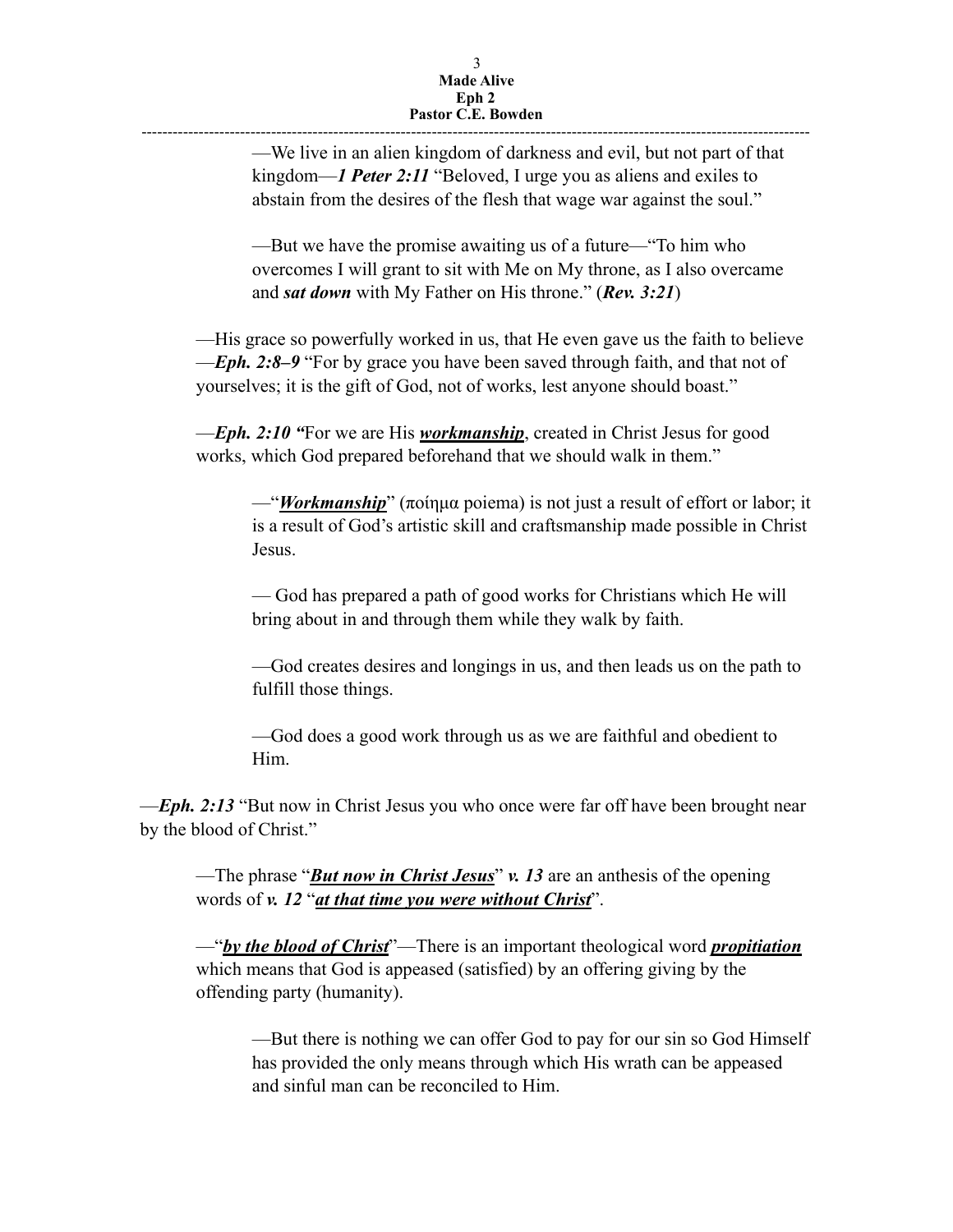## 4 **Made Alive Eph 2 Pastor C.E. Bowden**  ---------------------------------------------------------------------------------------------------------------------------------

—In the New Testament, the act of propitiation always refers to the work of God and not the sacrifices or gifts offered by man.

—There is no service, sacrifice, or gift that man can offer that will appease the holy wrath of God or satisfy His perfect justice.

—The only satisfaction, or propitiation, that could be acceptable to God and that could reconcile man to Him had to be made by God.

—For this reason God the Son, Jesus Christ, came into the world in human flesh to be the perfect sacrifice for sin and make atonement—*Heb. 2:17 "*Therefore, in all things He had to be made like His brethren, that He might be a merciful and faithful High Priest in things pertaining to God, *to make propitiation for the sins of the people*."

—*Rom. 3:24–25* "being justified freely by His grace through the redemption that is in Christ Jesus, whom God set forth as a *propitiation* by His blood, through faith"

—Christ through the propitiation given by Him, has also abolished all distinction between Jew and Gentile—*Eph. 2:19* "Now, therefore, you (Gentiles) are no longer strangers and foreigners, but fellow citizens with the saints and members of the household of God."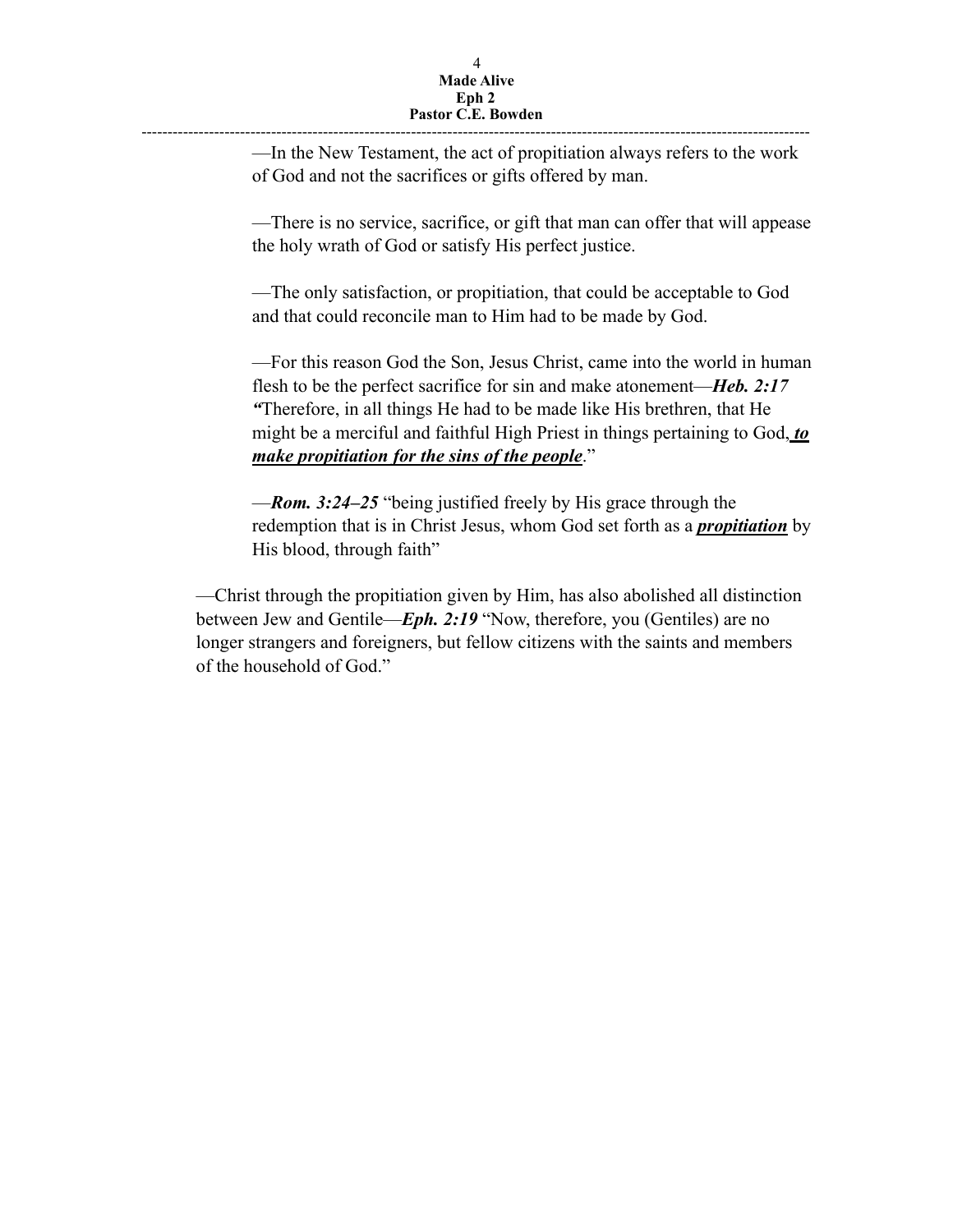5<br>Made Alive Eph 2<br>Pastor C.E. Bowden ---